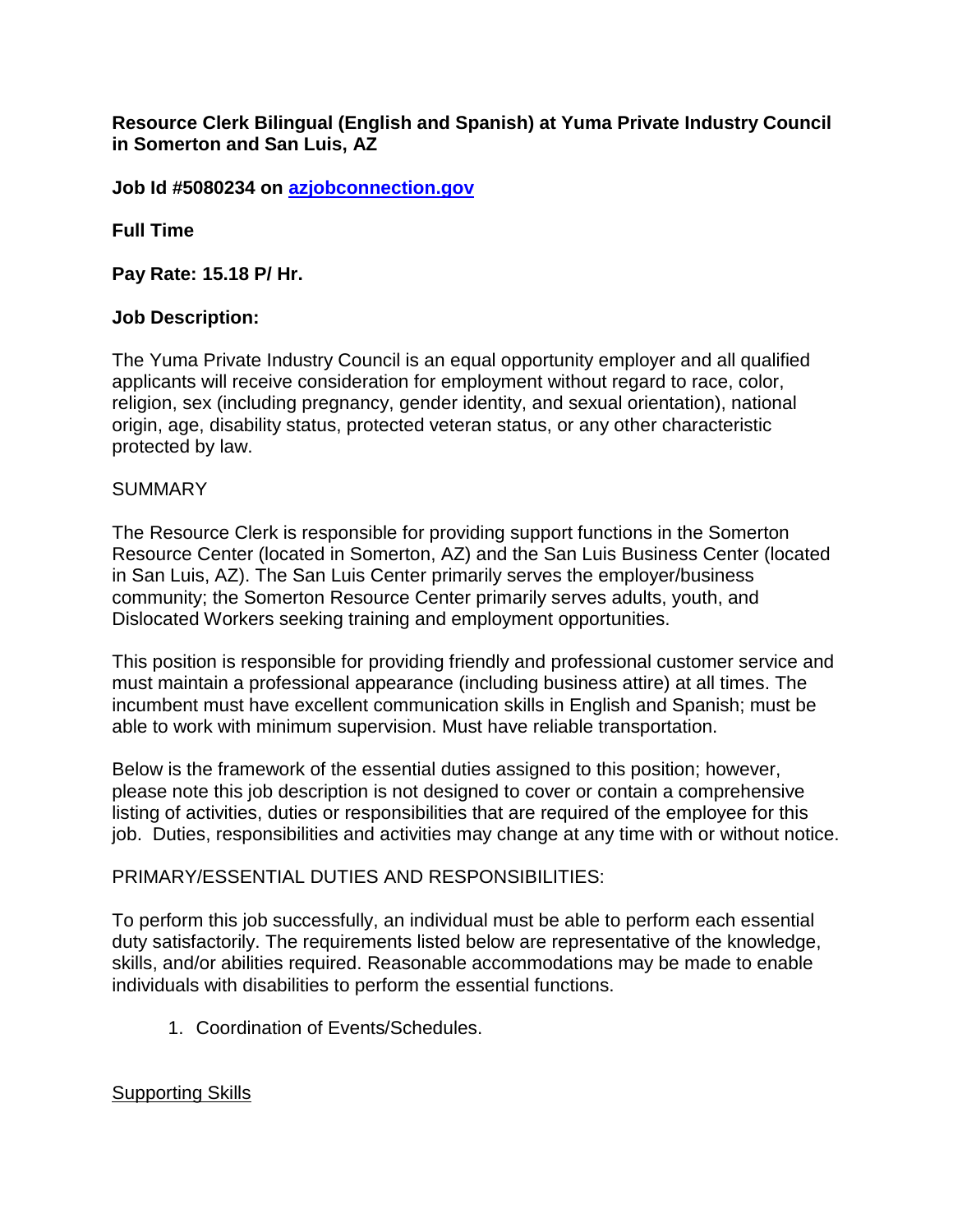- Provide a welcoming atmosphere to all internal and external customers.
- Assist with scheduling workshops, various appointments.
- Maintain calendars for staff and stay abreast of any changes in schedules.
- Effectively provide support and assistance to staff.
- Coordinate space availability of hoteling stations.

• Ensure completion of satisfaction surveys for each client that visits the center.

• Document guidance and findings accurately through memos and/or emails within a professional manner.

2. Collect and Distribute Mail.

### **Supporting Skills**

- Perform required procedures, including sorting, date stamping, and distributing incoming mail.
- Ensure timely completion of documentation and data entry.
- Verify data comparison and accuracy of data.
- 3. Assist Staff with Various Tasks and Duties as Assigned.

## Supporting Skills

• Master the use of mandated state/grant funded database systems such as Arizona Job Connection (AJC); Client Referral System (CRS); Integrated Service Delivery System ISDS), etc.

- Perform data entry (enter various client information as needed).
- Run reports to check against client files to ensure accuracy.

• As required, maintain up to date, accurate required monthly reports for various departments.

- Run queries/reports as needed.
- Other duties as assigned.